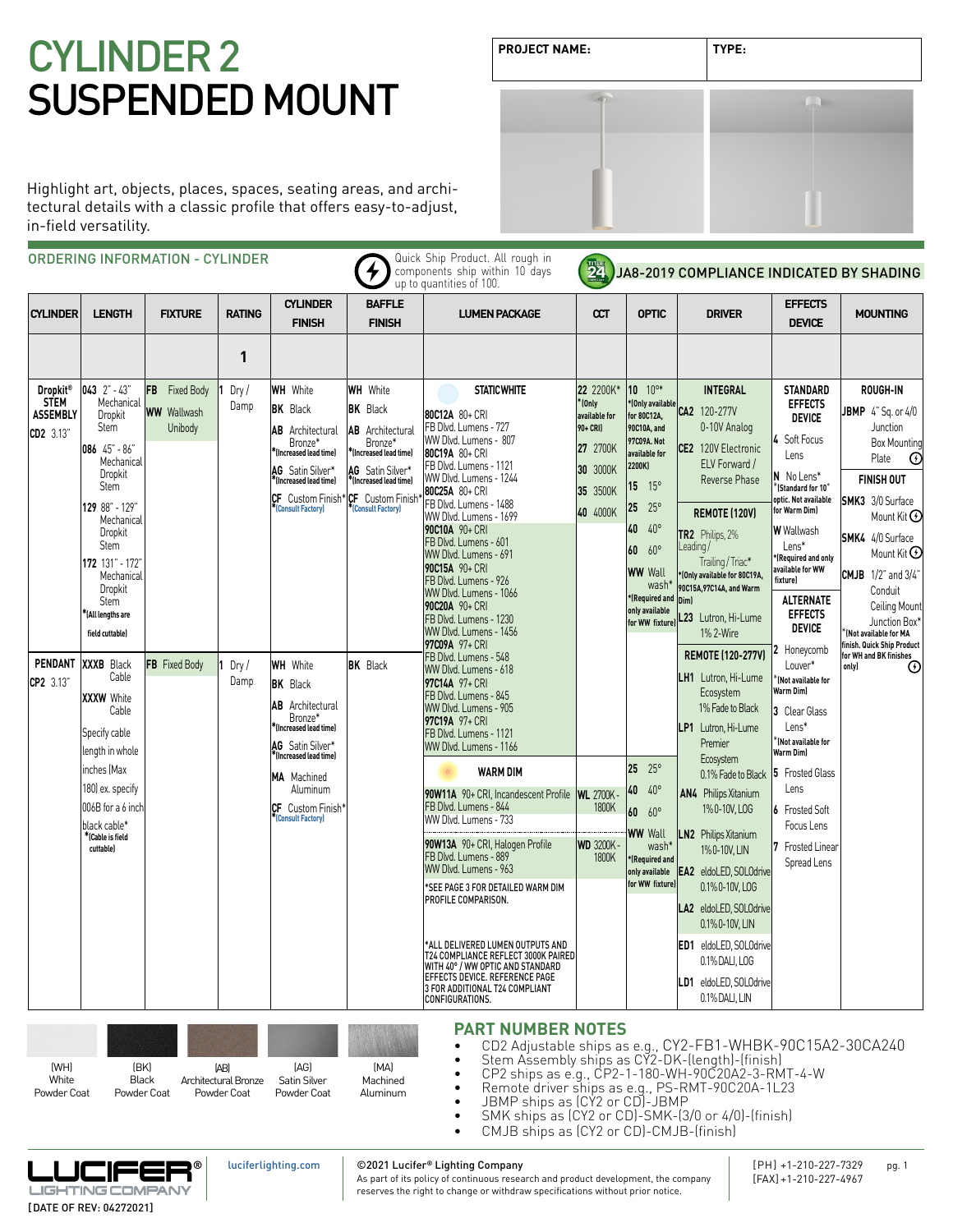### **ACCESSORIES**

### **FIXED BODY ALTERNATE BAFFLE AND EFFECTS DEVICE**

Includes baffle with sealed lens. Must specify baffle finish. ¨ **RBA-CY2-\*\*-HCL** Honeycomb Louver \* **\*(Not available for Warm Dim)** ¨ **RBA-CY2-\*\*-CGL** Clear Glass Lens \* **\*(Not available for Warm Dim)** □ RBA-CY2-\*\*-SFL Soft Focus Lens ¨ **RBA-CY2-\*\*-FGL** Frosted Glass Lens □ RBA-CY2-\*\*-FSFL Frosted Soft Focus Lens □ RBA-CY2-\*\*-FLSL Frosted Linear Spread Lens

**\*\***Baffle finish: Specify **WH** for white, **BK** for black, **AG** for satin silver or **AB** for architectural bronze.

### **PENDANT ALTERNATE EFFECTS DEVICES**

¨ **HCL-CY2-03** Honeycomb Louver \* **\*(Not available for Warm Dim)** ¨ **CGL-CY2-03** Clear Glass Lens \* **\*(Not available for Warm Dim)** □ SFL-CY2-03 Soft Focus Lens □ FGL-CY2-03 Frosted Glass Lens □ FSFL-CY2-03 Frosted Soft Focus Lens □ FLSL-CY2-03 Frosted Linear Spread Lens

### **REPLACEMENT OPTICS**

Interchangeable optics accessible by removing snoot or baffle. Not available for Wallwash fixtures.

¨ **RO-70-15-1** 15° optic \* **\*(Not available for Warm Dim)** ¨ **RO-70-25-1** 25° optic □ **RO-70-40-1** 40° optic □ **RO-70-60-1** 60° optic

### **FIXED BODY REPLACEMENT SUCTION TOOL**

Included with each CY2-FB order (1 per 10 fixtures). □ CY-SQ-TOOL-SUCTION Baffle assembly removal tool

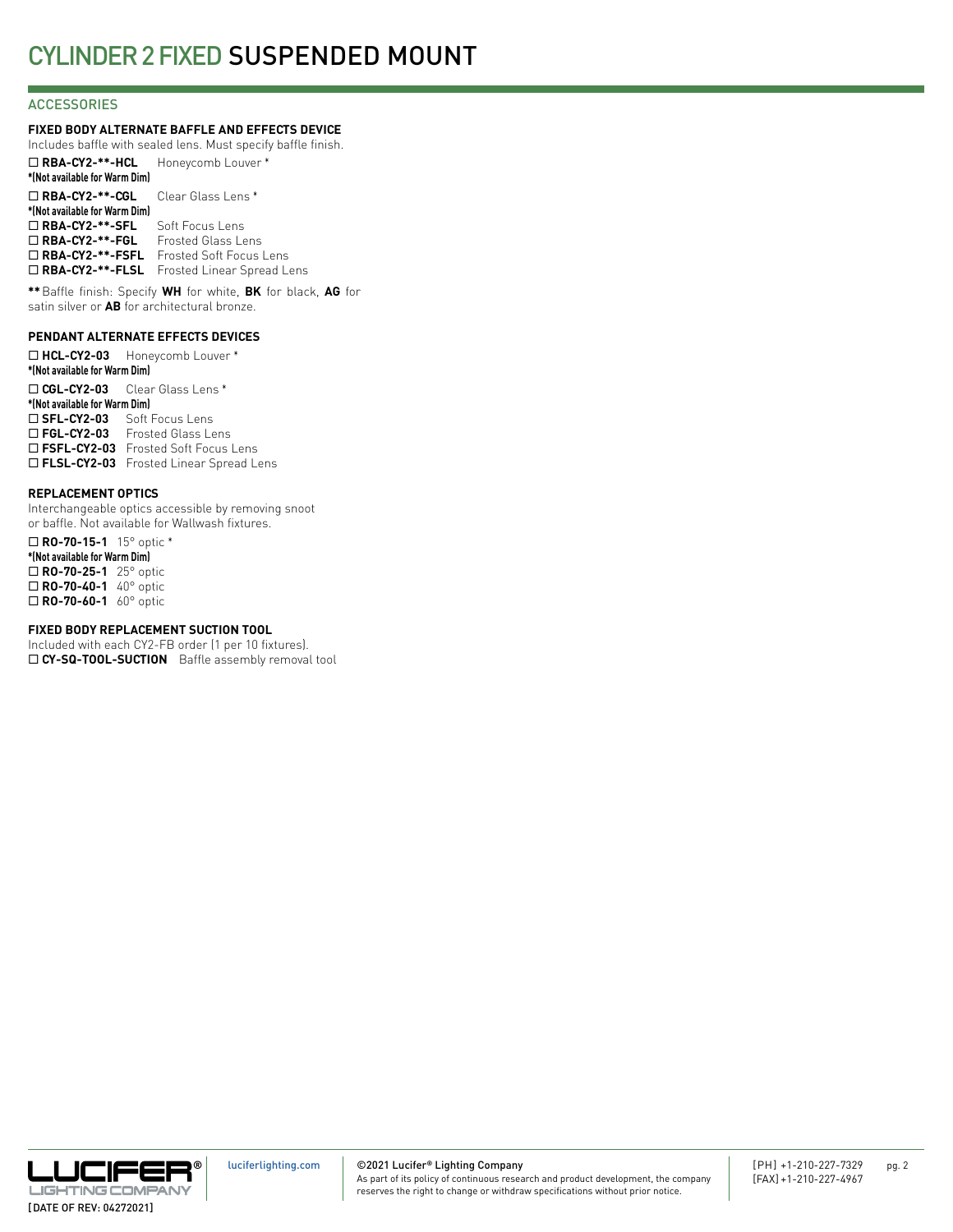### STATIC WHITE PERFORMANCE - 3000K

| <b>LUMEN</b><br><b>WATTAGE</b> |    | 10° OPTIC<br><b>NO SOFT FOCUS LENS</b> |                          | 15° OPTIC<br><b>SOFT FOCUS LENS</b> |     | 20° OPTIC<br><b>SOFT FOCUS LENS</b> |     | 40° OPTIC<br><b>SOFT FOCUS LENS</b> |     | 60° OPTIC<br><b>SOFT FOCUS LENS</b> |     | <b>WALLWASH</b><br><b>WALLWASH LENS</b> |     |
|--------------------------------|----|----------------------------------------|--------------------------|-------------------------------------|-----|-------------------------------------|-----|-------------------------------------|-----|-------------------------------------|-----|-----------------------------------------|-----|
| <b>PACKAGE</b>                 |    | <b>DELIVERED</b>                       | LPW                      | <b>DELIVERED</b>                    | LPW | <b>DELIVERED</b>                    | LPW | <b>DELIVERED</b>                    | LPW | <b>DELIVERED</b>                    | LPW | <b>DELIVERED</b>                        | LPW |
| 80C12A                         | 10 | 1000                                   | 58 (17W)                 | 872                                 | 87  | 848                                 | 85  | 727                                 | 73  | 775                                 | 78  | 807                                     | 81  |
| 80C19A                         | 17 | $\overline{\phantom{a}}$               | $\overline{\phantom{a}}$ | 1345                                | 80  | 1308                                | 78  | 1121                                | 67  | 1196                                | 71  | 1244                                    | 73  |
| 80C25A                         | 24 | $\overline{\phantom{a}}$               | $\overline{\phantom{a}}$ | 1786                                | 75  | 1736                                | 73  | 1488                                | 62  | 1587                                | 67  | 1699                                    | 71  |
|                                |    |                                        |                          |                                     |     |                                     |     |                                     |     |                                     |     |                                         |     |
| 90C10A                         | 10 | 848                                    | 49 (17W)                 | 721                                 | 72  | 701                                 | 70  | 601                                 | 60  | 641                                 | 64  | 691                                     | 69  |
| 90C15A                         | 17 | $\overline{\phantom{a}}$               | $\overline{\phantom{a}}$ | 1112                                | 66  | 1081                                | 65  | 926                                 | 55  | 988                                 | 59  | 1066                                    | 62  |
| 90C20A                         | 24 |                                        | -                        | 1476                                | 62  | 1435                                | 60  | 1230                                | 52  | 1312                                | 55  | 1456                                    | 60  |
|                                |    |                                        |                          |                                     |     |                                     |     |                                     |     |                                     |     |                                         |     |
| 97C09A                         | 10 | 703                                    | 41 (17W)                 | 657                                 | 66  | 639                                 | 64  | 548                                 | 55  | 584                                 | 58  | 618                                     | 62  |
| 97C14A                         | 17 | $\overline{\phantom{a}}$               | $\overline{\phantom{a}}$ | 1014                                | 61  | 986                                 | 59  | 845                                 | 50  | 901                                 | 54  | 905                                     | 53  |
| 97C19A                         | 24 | $\overline{\phantom{a}}$               | $\overline{\phantom{a}}$ | 1346                                | 56  | 1308                                | 55  | 1121                                | 47  | 1196                                | 50  | 1166                                    | 49  |
|                                |    |                                        |                          |                                     |     |                                     |     |                                     |     |                                     |     |                                         |     |
| 90W11A                         | 16 | $\overline{\phantom{a}}$               | $\overline{\phantom{a}}$ | $\overline{\phantom{a}}$            |     | 913                                 | 57  | 844                                 | 49  | 876                                 | 55  | 733                                     | 43  |
| 90W13A                         | 16 | $\overline{\phantom{a}}$               | $\overline{\phantom{a}}$ | $\overline{\phantom{a}}$            |     | 961                                 | 60  | 889                                 | 56  | 922                                 | 58  | 963                                     | 57  |
|                                |    |                                        |                          |                                     |     |                                     |     |                                     |     |                                     |     |                                         |     |



### JA8-2019 INDICATED BY SHADING

| <b>OUTPUT MULTIPLIER</b>                      |                  |  |  |  |  |
|-----------------------------------------------|------------------|--|--|--|--|
| CCT                                           | <b>CCT SCALE</b> |  |  |  |  |
| 2200K<br>(Consult factory for JA8<br>details) | 0.800            |  |  |  |  |
| 2700K                                         | 0.957            |  |  |  |  |
| 3000K                                         | 1.000            |  |  |  |  |
| 3500K                                         | 1.019            |  |  |  |  |
| 4000K                                         | 1.030            |  |  |  |  |

| LIGHT LOSS FACTOR MULTIPLIER |      |  |  |  |  |  |
|------------------------------|------|--|--|--|--|--|
| No Lens                      | 1.05 |  |  |  |  |  |
| CGL                          | 1.05 |  |  |  |  |  |
| <b>SFL</b>                   | 1.00 |  |  |  |  |  |
| <b>FGL</b>                   | 0.90 |  |  |  |  |  |
| <b>FSFL</b>                  | 0.87 |  |  |  |  |  |
| <b>FLSL</b>                  | 0.83 |  |  |  |  |  |
| <b>HCL</b>                   | 0.65 |  |  |  |  |  |
|                              |      |  |  |  |  |  |

## WARM DIM PERFORMANCE - SOFT FOCUS LENS - 40° OPTIC

| 90W13A<br>3200K - 1800K | Full on<br>100% | <b>Dimmed</b><br>to 80% | Dimmed<br>to 70% | Dimmed<br>to 50% | Dimmed<br>to 20% | Dimmed<br>to 10% | Dimmed<br>to 2% |
|-------------------------|-----------------|-------------------------|------------------|------------------|------------------|------------------|-----------------|
| CCT (K)                 | 3200            | 3150                    | 3100             | 3000             | 2700             | 2200             | 1800            |
| Light Output (Lm)       | 889             | 711                     | 622              | 444              | 178              | 89               | 18              |
| Power (W)               | 16              | 13                      | 11               | 8                | 3                | 1.7              | 0.3             |
| Efficacy (LPW)          | 56              | 56                      | 56               | 56               | 56               | 56               | 56              |



### WARM DIM TO MIRROR HALOGEN DIMMING PROFILE WARM DIM TO MIRROR INCANDESCENT DIMMING PROFILE

| 90W11A<br>2700K - 1800K | <b>Full on</b><br>100% | Dimmed<br>to 80% | Dimmed<br>to 70% | Dimmed<br>to 50% | Dimmed<br>to 20% | Dimmed<br>to 10% | Dimmed<br>to $2%$ |
|-------------------------|------------------------|------------------|------------------|------------------|------------------|------------------|-------------------|
| CCT (K)                 | 2700                   | 2650             | 2620             | 2520             | 2180             | 1950             | 1800              |
| Light Output (Lm)       | 844                    | 675              | 591              | 422              | 169              | 84               | 17                |
| Power (W)               | 16                     | 13               | 11               | 8                | 3                | 1.7              | 0.3               |
| <b>Efficacy (LPW)</b>   | 52                     | 52               | 52               | 52               | 52               | 52               | 52                |





[luciferlighting.com](http://luciferlighting.com/)

©2021 Lucifer**®** Lighting Company As part of its policy of continuous research and product development, the company

reserves the right to change or withdraw specifications without prior notice.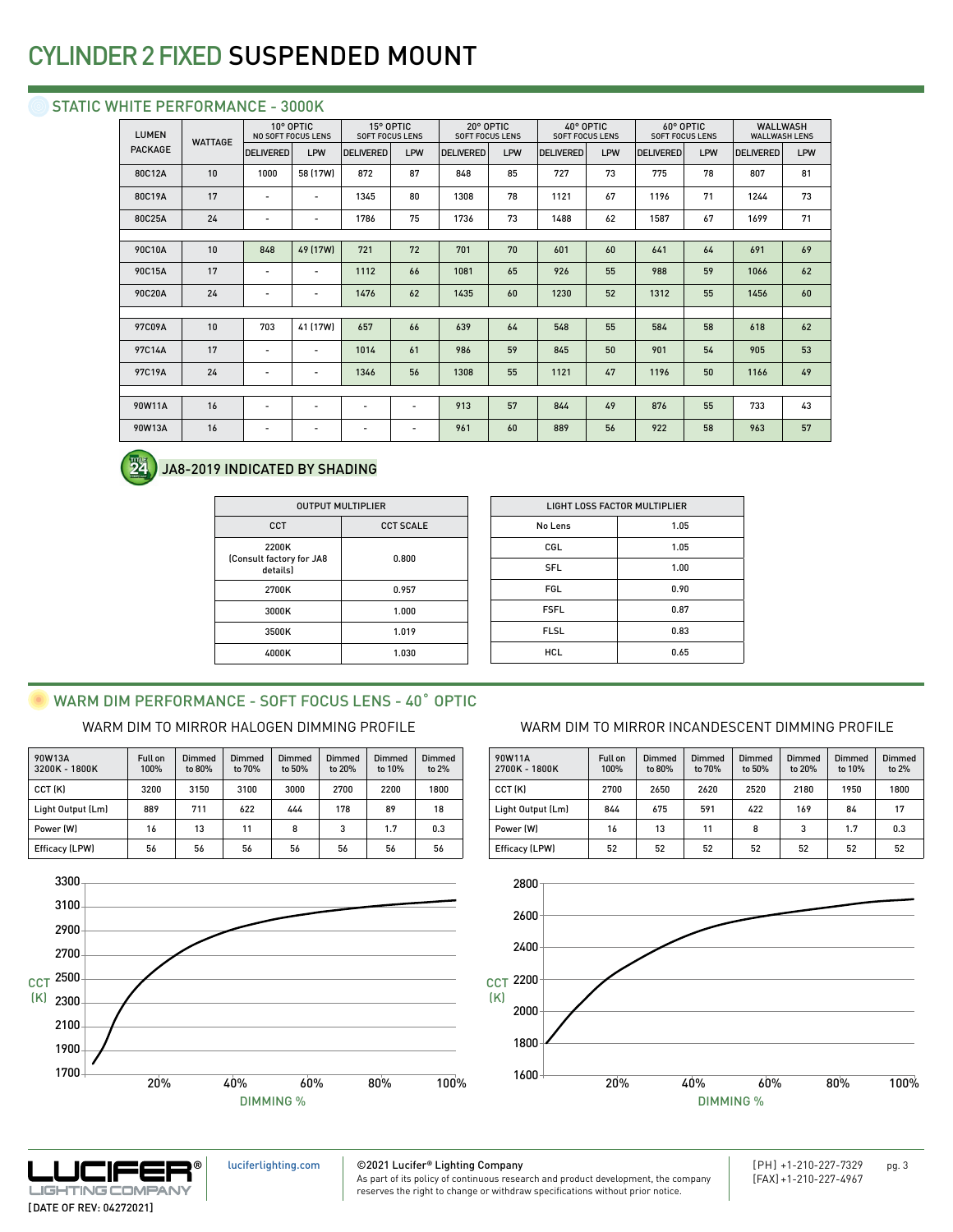### Dropkit STEM ASSEMBLY

#### **A** LUMINAIRE

Body with integrated heat sink and LED. Conceals mounting hardware. Power supply may be integral or remote mount.

#### B STANDARD OPTICS

Proprietary optics available in 10°, 15°, 25°, 40° & 60° beams.

### WALLWASH OPTIC

Precision tuned optic provides uniform wallwashing effect.

#### $\boldsymbol{\Theta}$ EFFECTS DEVICE

Cylinder baffle assembly can accept 1 lens. Soft focus lens, no lens or wallwash lens standard; lenses sealed in place.

#### BAFFLE  $\bf \bm 0$

Baffle minimizes aperture glare and conceals view into fixture. Suction tool provided for removal of CY2-FB baffle.

#### Dropkit E

- Field cuttable rigid stem for suspending fixture at desired height. Provides stable base to allow preferred fixture tilt, while maintaining vertical stem position.
- Ball joint allows up to 45° tilt for sloped ceilings and can be locked once stem is positioned vertically.
- Four 43" sections available; 172" maximum standard length.
- Length adjustment occurs in lower canopy.
- Wiring for kit provided by others.

### DIMENSIONS / DRAWINGS





**D**



**® LIGHTING COMPAN** [DATE OF REV: 04272021]

[luciferlighting.com](http://luciferlighting.com/)

©2021 Lucifer**®** Lighting Company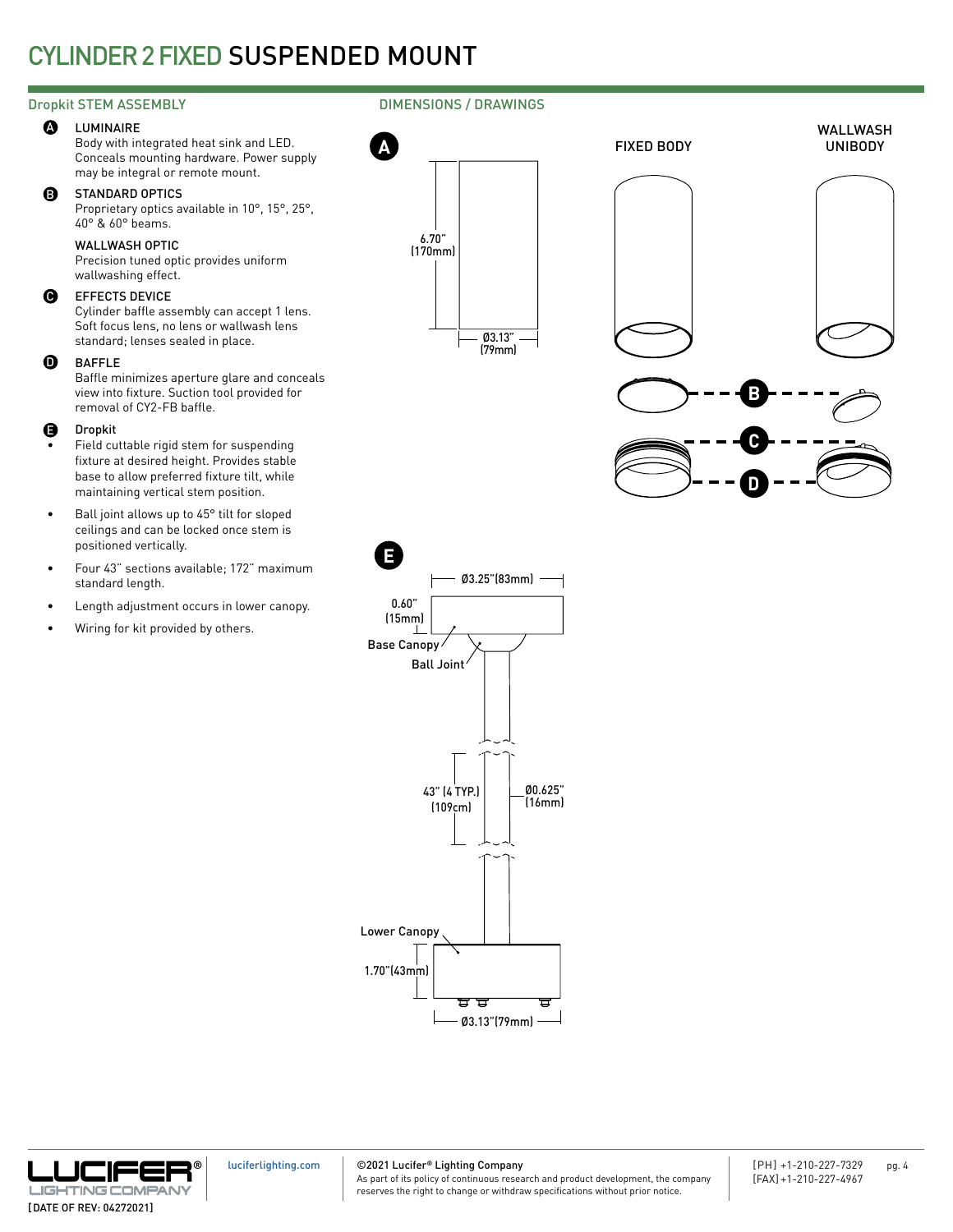#### **CANOPY**  $\mathbf \Theta$

Die-cast 1.60" (41mm) canopy accommodates flat and slope ceiling conditions. Conceals hidden twist-on mounting hardware. Available with integral or remote driver.

#### CABLE G

Black and white wiring harness available; up to 180.0" length; cable may be cut in field.

#### **LUMINAIRE** H

Die-cast body with integral heat sink and LED.

#### **OPTICS**  $\bullet$

Proprietary optics available in 10°, 15°, 25°, 40° & 60° beams.

#### EFFECTS DEVICE  $\bf o$

Cylinder baffle assembly can accept 1 lens; soft focus lens or no lens standard and sealed in place.

#### BAFFLE  $\boldsymbol{\Omega}$

Threaded removable cowling provides virtually seamless joint with fixture body.

### Dropkit AND PENDANT MOUNTING

#### **JBMP**  $\bullet$

Mounting plate (concealed) for standard 4" square or 4" 4/0 j-box . To be installed during rough-in prior to substrate. Fixture to mount flush with minimalist transition to ceiling.

#### SMK3  $\boldsymbol{\Omega}$

Surface mount kit includes mounting plate and 4" concealer plate that installs between fixture and standard 3" 3/0 j-box for existing applications where standard j-box cutout is to be concealed.

#### SMK4  $\boldsymbol{\Phi}$

Surface mount kit includes mounting plate and 5" concealer plate that installs between fixture and standard 4" 4/0 j-box for existing applications where standard j-box cutout is to be concealed.

#### CMJB O

Ceiling mount junction box perfectly matches the cylinder profile for a continuous, integrated look where exposed ceiling mount junction box and conduit applications apply. For use with 1/2" and 3/4" EMT conduit only. Features two conduit entrances on either side and one conduit knockout on top of j-box. J-box is IP10 rated; painted finishes only. Blank off plugs included.

### MOUNTING NOTES

JBMP and SMK-3/0 & 4/0 not recommended for use with pancake style j-box.









Concealer plate





[luciferlighting.com](http://luciferlighting.com/)

©2021 Lucifer**®** Lighting Company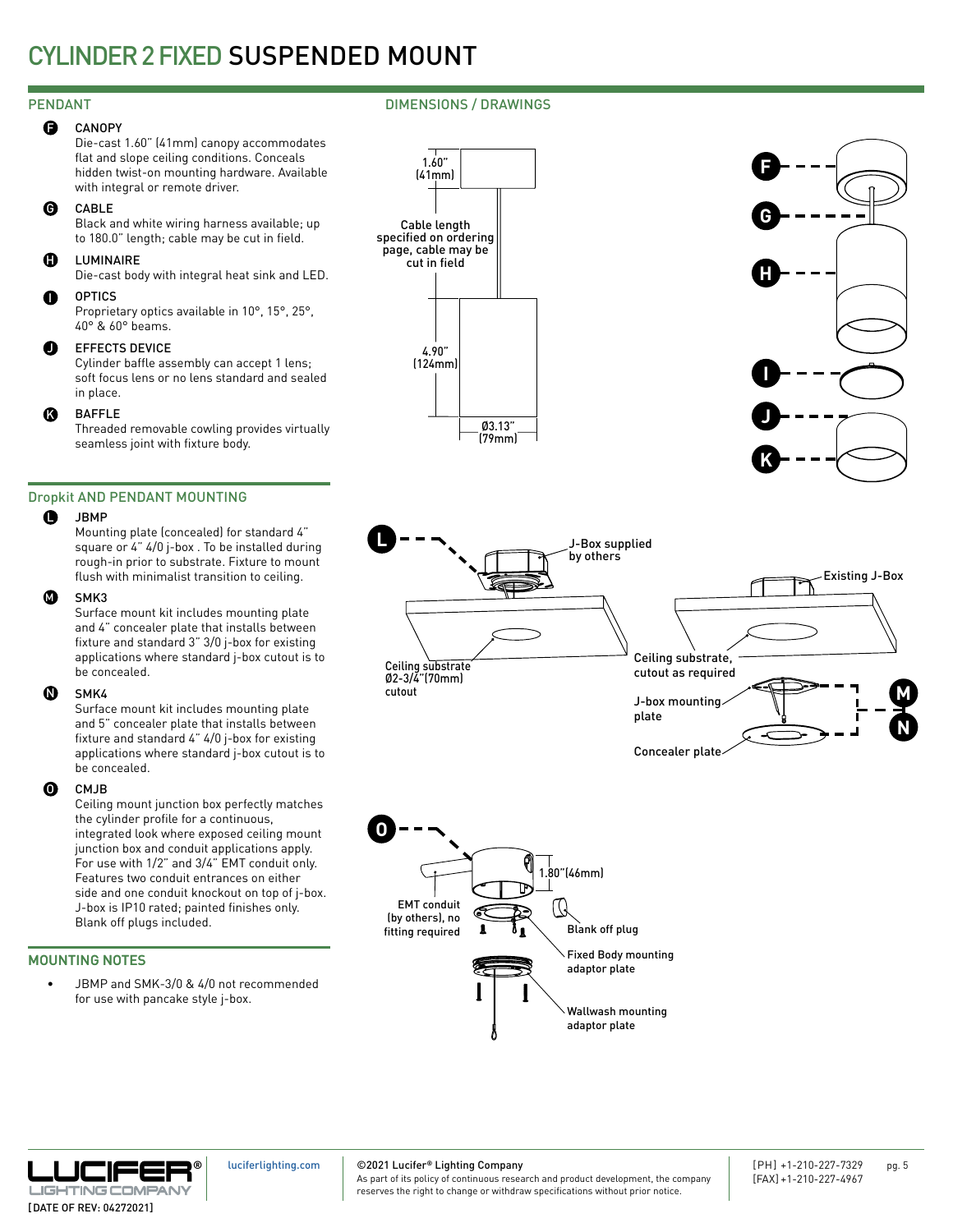### REMOTE POWER SUPPLY

#### PS-RMT  $\mathbf{\Theta}$

Remote power supply provides additional driver options. Mounting device still required. Consult install guide for maximum allowable secondary run lengths between PS-RMT and cylinder.

### DIMENSIONS / DRAWINGS





©2021 Lucifer**®** Lighting Company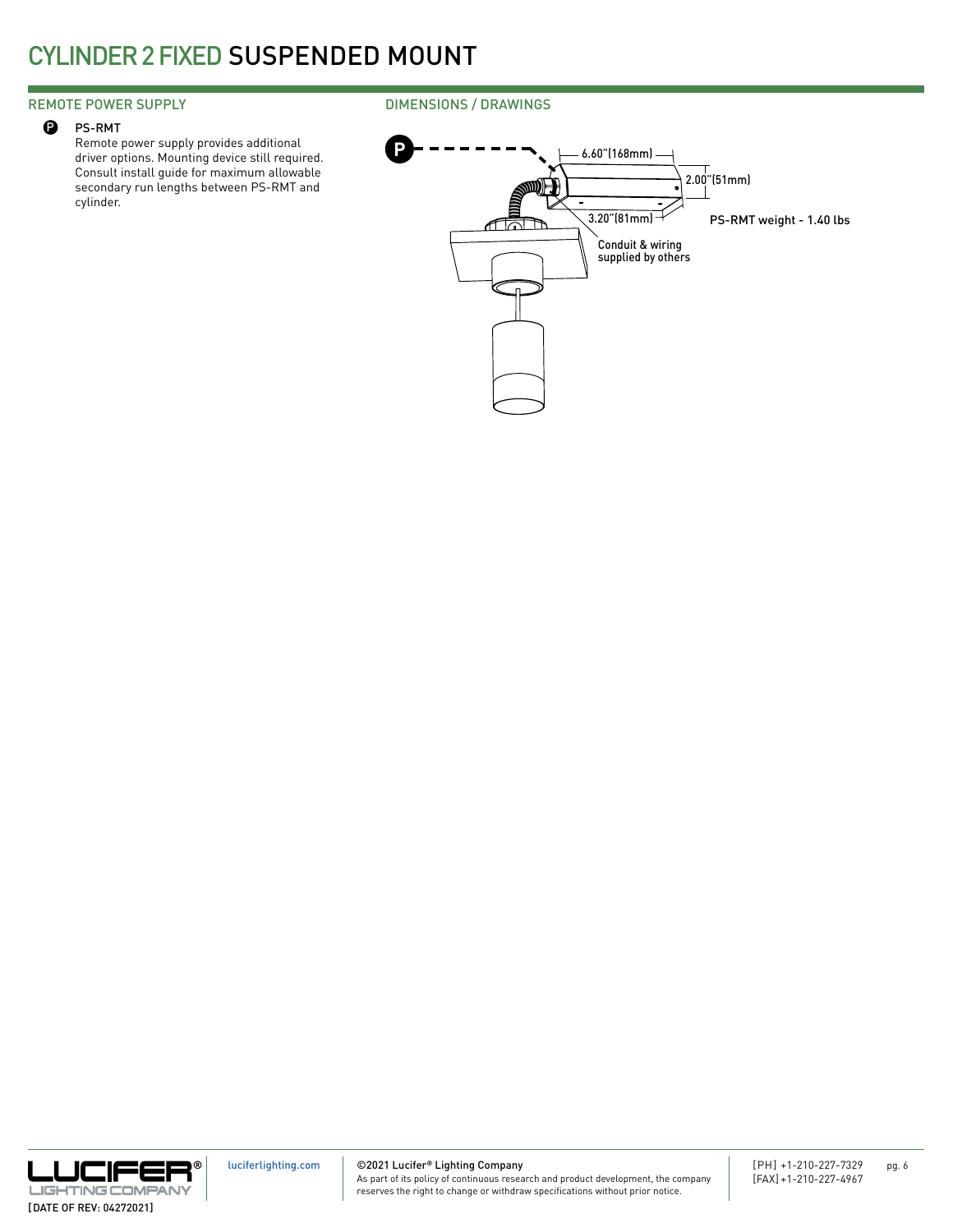### **TECHNICAL**

### **CONSTRUCTION**

Cylinder: Die-cast or Machined aluminum body; extruded aluminum internal heat-sink; painted finishes are granulated powder coat. Dropkit Stem Assembly: Die-cast aluminum canopies and extruded aluminum stems; painted finishes are granulated powder coat. CMJB: Die-cast aluminum body; painted finishes are granulated powder coat.

Remote Power Supply: 22 Gauge galvanized steel.

### **STATIC WHITE LED**

2-step MacAdam ellipse LED module available in 80+, 90+ and 97+ CRI configurations in color temperatures of 2200K, 2700K, 3000K, 3500K and 4000K. Average rated lamp life of 50,000 hours. LED and driver assemblies are field-replaceable.

### **WARM DIM LED**

3-step MacAdam ellipse warm dim LED module available in 90+ CRI configuration. 3200K or 2700K at full brightness, warming to 1800K at full dim. Average rated lamp life of 50,000 hours. LED and driver assemblies are field-replaceable.

### **POWER SUPPLY PERFORMANCE AND DIMMING INFORMATION**

| Power Supply                                                                                                     | CA <sub>2</sub> | CE <sub>2</sub> | TR <sub>2</sub>                                                         | L23     | LH1  | LP1       | AN4  | LN <sub>2</sub> | EA <sub>2</sub>       | LA <sub>2</sub> | ED <sub>1</sub> | LD <sub>1</sub> |
|------------------------------------------------------------------------------------------------------------------|-----------------|-----------------|-------------------------------------------------------------------------|---------|------|-----------|------|-----------------|-----------------------|-----------------|-----------------|-----------------|
| Minimum °C   -20 °C   -20 °C   -20 °C   0 °C   0 °C   0 °C   -20 °C   -20 °C   -20 °C   -20 °C   -20 °C   -20 °C |                 |                 |                                                                         |         |      |           |      |                 |                       |                 |                 |                 |
| Maximum $\degree$ C   40 $\degree$ C                                                                             |                 | 40 °C           | 1 40 °C   40 °C   40 °C   40 °C   40 °C   40 °C   40 °C   40 °C   40 °C |         |      |           |      |                 |                       |                 |                 | 40 °C           |
| Dimming %                                                                                                        | 2.0%            | 2.0%            | $2.0\%$                                                                 | $1.0\%$ | 1.0% | $ 0.1\% $ | 1.0% |                 | $1.0\%$   0.1%   0.1% |                 | $0.1\%$         | $0.1\%$         |

Note: For TR2, L23, LH1, LP1, AN4, LN2, EA2 and LA2 drivers consult chart on page 8 to confirm appropriate dimming curve for compatibility with selected control.

### **WALLWASH SPACING**

Factory recommends 48" (1219mm) spacing on center with 36" (914mm) setback from wall plane.

### **MOUNTING**

Pendant is supplied with a mounting adaptor plate, which integrates with specified mounting component. Dropkit Stem integrates directly with specified mounting component. Both applications provide a minimalist transition from standard 4/0 or 4" square junction boxes and accommodating ceiling thicknesses of 0.44" (12mm) to 0.75" (19mm). Ceiling-mount junction box available for 1/2" (13mm) and 3/4" (19mm) conduit and feature concealed internal clamps for clean fitting-free conduit exit and entry.

### **LISTING**

cTUVus listed to UL1598 standard for Dry / Damp (CY2-FB IP14 and CY2- WW IP30) locations. Title 24 JA8-2019 Listed.

### **WARRANTY**

Manufacturer's 1-year warranty guarantees product(s) listed to be free from defects in material and workmanship under normal use and service. 5-year warranty on LED and power supply to operate with 70% of the original flux and remain within a range of 3 duv. 10-year Lutron Advantage limited warranty available on Lutron equipped systems. Warranty period begins from the date of shipment by Seller and conditional upon the use of manufacturer-supplied power supply. Consult [website](http://luciferlighting.com/Resources/Full-Warranty) for full warranty terms and conditions.

### **CHANGE LOG**

1. 04/27/2021: ADDED WALLWASH UNIBODY, AND LP1 DRIVER **OFFERINGS** 2. 01/12/2021: ADDED 2200K, 2700K-1800K WARM DIM AND 10 DEGREE

OPTIC OFFERINGS. 3.10/21/2019: ADDED QUICK SHIP.

4.9/12/2019: NEW CONSOLIDATED SPEC SHEET WITH SINGLE

NOMENCLATURE FOR SPECIFICATION.

5.9/12/2019: FIXED BODY AND ADJUSTABLE FIXTURES NOW OFFERED WITH Dropkit.



©2021 Lucifer**®** Lighting Company